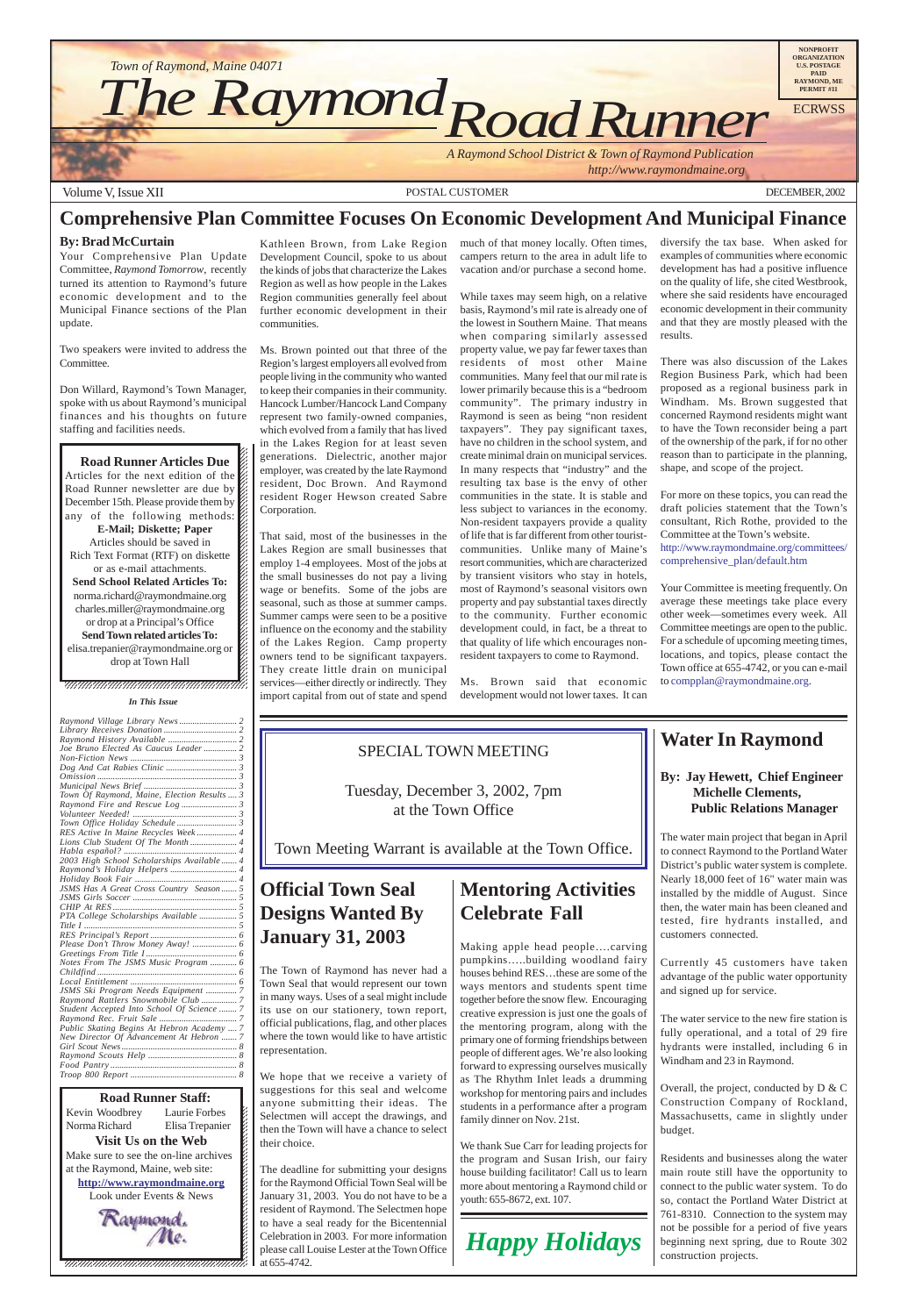#### $\blacksquare$   $\blacksquare$   $\blacksquare$   $\blacksquare$   $\blacksquare$   $\blacksquare$   $\blacksquare$   $\blacksquare$   $\blacksquare$   $\blacksquare$   $\blacksquare$   $\blacksquare$   $\blacksquare$   $\blacksquare$   $\blacksquare$   $\blacksquare$   $\blacksquare$   $\blacksquare$   $\blacksquare$   $\blacksquare$   $\blacksquare$   $\blacksquare$   $\blacksquare$   $\blacksquare$   $\blacksquare$   $\blacksquare$   $\blacksquare$   $\blacksquare$   $\blacksquare$   $\blacksquare$   $\blacksquare$   $\blacksquare$ 1 2 3 **3:15-4:15PM RE** Dance Class **6:30-8:00PM VC** Troop 800 Meeting **7:00PM TH** Selectmen **4 12:30PM RE** Karate **2 S :15PM J** Karate **7:00PM RE** School Committee Indoor Swim Program **5 9:30AM VL** Baby Time **10:00AM VL** Story Time **6:30PM KC** Lions Club **7:00PM VL** Library Club Meeting **6** School Progress Reports Home **7 9:00AM-NOON VL** Library Coffee Raymond Rec. Fruit Pickup **8** Holiday Bake Sale At The Raymond Village LIbrary **9 4:00PM RICHMOND** Raymond @ Richmond Basketball **7:00PM TH** Budget/Finance Committee Meeting **10 3:15-4:15PM RE** Dance Class **6:30-8:00PM VC** Troop 800 Meeting **11 12:30PM RE** Karate **2 S :15PM J** Karate **7:00PM TH** Planning Board **12 9:30AM VL** Baby Time **10:00AM VL** Story Time **4:00PM JS** Wales @ Raymond Basketball **13**  $\boxed{14}$ December 2002 **Events and Meeting Schedule**

|                                             |                                                              |                                                                                                      | Ski Program<br>Indoor Swim Program                                                                                                                                   |                                                                                                                                                                    |                        |    |
|---------------------------------------------|--------------------------------------------------------------|------------------------------------------------------------------------------------------------------|----------------------------------------------------------------------------------------------------------------------------------------------------------------------|--------------------------------------------------------------------------------------------------------------------------------------------------------------------|------------------------|----|
| 15                                          | 16<br>4:00PM JS<br>St. John's @ Raymond<br><b>Basketball</b> | 17<br>3:15-4:15PM RE<br>Dance Class<br>6:30-8:00PM VC<br>Troop 800 Meeting<br>7:00PM TH<br>Selectmen | 18<br>9:00AM VL<br><b>Library Board Meeting</b><br>12:30PM RE<br>Karate<br>2:15PM JS<br>Karate<br><b>7:00PM RE</b><br><b>School Committee</b><br>Indoor Swim Program | 19<br>9:30AM VL<br>Baby Time<br>10:00AM VL<br><b>Story Time</b><br>4:00PM JS<br>St. Joe's @ Raymond<br><b>Basketball</b><br>7:00PM TH<br><b>Cemetery Committee</b> | 20                     | 21 |
| 22<br>10:00AM TH<br>Appeals Board Site Walk | 23                                                           | 24                                                                                                   | 25<br><b>HOLIDAY</b><br><b>TOWN OFFICE</b>                                                                                                                           | 26<br><b>LIBRARY CLOSED</b>                                                                                                                                        | 27                     | 28 |
|                                             |                                                              |                                                                                                      |                                                                                                                                                                      |                                                                                                                                                                    |                        |    |
|                                             | <b>SCHOOL VACATION</b>                                       | <b>SCHOOL VACATION</b>                                                                               | <b>CLOSED</b><br><b>LIBRARY CLOSED</b>                                                                                                                               | <b>SCHOOL VACATION</b>                                                                                                                                             | <b>SCHOOL VACATION</b> |    |

#### <span id="page-1-0"></span>**Raymond Village Library News**

#### **Holiday Bake Sale**

This is it! The big, really big, wonderful library holiday bake sale!! The date is December 8 beginning at 1pm and lasting throughout the day until all the goodies are gone. Be sure to come early to have your choice of the delicious pastries, decorated cookies, fancy candies, delectable breads and other holiday treats.

#### **December Library Schedule**

On Monday and Wednesday evenings, the library will close at 7pm during the months of December, January and February. During inclement weather, be sure to call the library at 655-4283 to make certain it is open.

The library will be closed December 25 and 26, as well as December 31 and January 1.

The book discussion group will not be meeting during the month of December.

The Raymond Village Library Club Meeting will be at the Library on December 5 at 7pm. The program will consist of sharing Christmas ideas, recipes and traditions. In lieu

### **Library Receives Donation From The Lions Club**

recently presented a check for \$500 to Barbara Thorpe, Director of the Raymond Village Library. In keeping with their mission of helping the visually and hearing impaired, the Lions Club makes an annual donation to the Library towards the purchase of large print books and books on audio tape. The Library's collection in this area has grown significantly over the past several years with the Club's help, and for this we are very grateful. The Library invites you to come in and see this collection for



Dale Gilman, President of the Raymond Lions Club, yourself, or if you are unable to visit in person, materials

## **Raymond History Available At The Village Library**

Ernest Knight, Author of *THE ORIGIN AND HISTORY OF RAYMONDTOWN*, has delivered a third printing of his book on the history of Raymond and Casco. Copies of this book can be purchased for \$10 at the Raymond Village Library during their regular business hours.

can be brought to you via their Outreach Program. Please call the Library at 655-4283 to learn more about this program. The Library would also like to note that the patron computer has a large print screen option for the visually impaired.

The Lions Club conducts several fund-raisers throughout the year, and the results of their fund-raising efforts are returned to the community through good works. You can easily contribute to one of their fund-raising efforts by

of a gift exchange, those attending are asked to bring donations for the food pantry.

#### **Art Exhibit**

The paintings and photographs of three local artists, Florence Cooper, Dick Anzelc and Alan Shadbolt's can be viewed and purchased at the library through December. These beautiful works of art are definitely worth a trip to the library to see. Any one of them would make a wonderful and original gift for that special person.

#### **Raffle**

A generous library patron has donated a lovely and warm lap afghan and matching pillow for a library benefit raffle. These can be seen at the library, and tickets may be purchased at the library as well.

#### **Annual Appeal**

The Raymond Village Library Annual Appeal letters have been mailed out. If for any reason you have not received yours, be assured that your tax deductible donation would be greatly appreciated and can be brought or mailed to the library at P.O. Box 297, Raymond.

> bringing your returnable bottles and cans to one of the Club's pick-up sites at either the Town Hall or at the Jordan Bay Animal Hospital. Monies earned from the redemption of these returnable containers helps boost fund-raising efforts. The Lions Club can also provide appropriate contacts at various organizations to those with vision and hearing impairments; so if you, or anyone you know, could benefit from this service please contact them. The Raymond Lions Club is always looking for new members. They meet the first and third Thursday of every month at 6pm at Kokatosi Campground. If you would like more information about the Club, please call Dale Gilman at 655-4114.

> The Lions Club also sponsors the Annual Christmas Tree Lighting ceremony at the Raymond Village Library on the first Sunday after Thanksgiving. This year the Ceremony will be held at 6pm on December 1st. The Raymond Village Library and the Raymond Lions Club invite the community to come and enjoy this event.

### **Joe Bruno Elected As Republican Caucus Leader**

House Republicans unanimously elected Representative Joe Bruno to serve another term as the leader of their caucus. The Raymond lawmaker, who has served in the 116th, 118th, 119th, and 120th Legislatures, ran unopposed for a second term as House Republican Leader. As leader of the caucus, Representative Bruno helps set the Republicans' legislative agenda, negotiates directly with the Governor and other legislative leaders on policy matters, and is involved in oversight of the Legislature.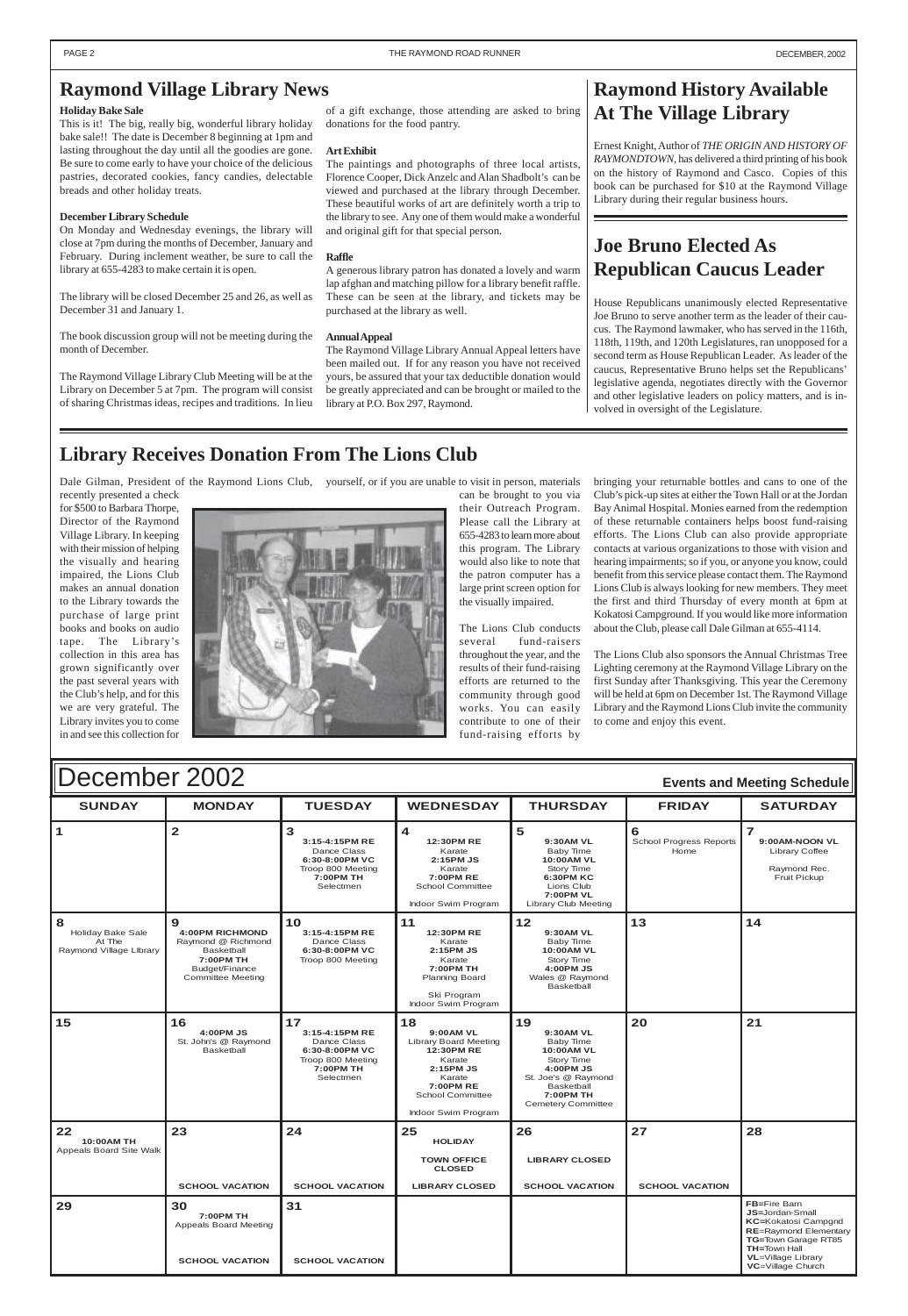## **Town Of Raymond, Maine, Election Results, November 5, 2002**

| Question #1                              | yes       | 798         |
|------------------------------------------|-----------|-------------|
| Question #1                              | no        | 1100        |
|                                          |           |             |
| Question #2                              | yes       | 1183        |
| Question #2                              | no        | 724         |
|                                          |           |             |
| Question #3<br>Question #3               | yes<br>no | 1019<br>841 |
|                                          |           |             |
| <b>UNITED STATES SENATOR</b>             |           |             |
| Collins, Susan                           |           | 1229        |
| Pingree, Chellie                         |           | 689         |
|                                          |           |             |
| <b>GOVERNOR</b>                          |           |             |
| Baldacci, John E.                        |           | 716         |
| Carter, Jonathan K.                      |           | 189         |
| Cianchette, Peter E.<br>Michael, John M. |           | 980<br>30   |
|                                          |           |             |
| <b>REP. TO CONGRESS DIST. 1</b>          |           |             |
| Allen, Thomas H.                         |           | 1101        |
| Joyce, Steven                            |           | 790         |
|                                          |           |             |
| <b>STATE SENATE DIST. 26</b>             |           |             |
| Turner, Karl W.                          |           | 812         |
| Turner, Kathryn N.                       |           | 1072        |
| REP. TO LEGISLATURE DIST. 38             |           |             |
| Bruno, Joseph                            |           | 1262        |
| McDermott, Francis                       |           | 657         |
|                                          |           |             |
| <b>JUDGE OF PROBATE</b>                  |           |             |
| Childs, William H.                       |           | 886         |
| Lynch, Raymond M.                        |           | 887         |
| <b>COUNTY TREASURER</b>                  |           |             |
| Gurney, Diane Lee                        |           | 890         |
| Ridge, John F.                           |           | 876         |
|                                          |           |             |
| <b>REGISTER OF DEEDS</b>                 |           |             |
| D'Arc, Morgen                            |           | 221         |
| O'Brien, John B.                         |           | 607         |
| Waterhouse, G. Paul                      |           | 932         |
|                                          |           |             |
| <b>SHERIFF</b><br>Dion Mark N            |           | 820         |

**Raymond Fire and Rescue Log**

| <b>DATE</b>                        | <b>TIME</b> | LOCATION                                                                                                                                                                        | TYPE OF CALL                                                |
|------------------------------------|-------------|---------------------------------------------------------------------------------------------------------------------------------------------------------------------------------|-------------------------------------------------------------|
| <b>RESCUE</b>                      |             |                                                                                                                                                                                 |                                                             |
| 10/15/2002 746                     |             | NO.RAYMOND ROAD                                                                                                                                                                 | UNKN.MEDICAL PROB                                           |
| 10/15/2002 1343<br>10/15/2002 2007 |             | M/A GRAY                                                                                                                                                                        | DIFF. BREATHING<br>EYE INJURY                               |
| 10/16/2002 909                     |             | M/A GRAY<br>M/A GRAY<br>LEVY LANE                                                                                                                                               | FIRE STAND-BY                                               |
| 10/16/2002 923                     |             | M/A WINDHAM                                                                                                                                                                     | SUBJ. PASSED OUT                                            |
|                                    |             | 10/16/2002 1535 WHARF RD                                                                                                                                                        | MEDICAL EMERGENCY                                           |
|                                    |             | 10/17/2002 1852 LEVY LANE                                                                                                                                                       | CARDIAC                                                     |
|                                    |             | 10/17/2002 2059 THOMAS POND TERR<br>10/19/2002 1325 LEVY LANE                                                                                                                   | CARDIAC<br>FIRE STAND-BY                                    |
|                                    |             | 10/20/2002 1653 DEEP COVE RD                                                                                                                                                    | <b>FIRE STAND-BY</b>                                        |
| 10/20/2002 2127 MAIN ST            |             |                                                                                                                                                                                 | DIFF. BREATHING                                             |
|                                    |             | 10/21/2002 935 PATRICIA AVE                                                                                                                                                     | LIVER PROBLEM                                               |
| 10/22/2002 441                     |             | DAVIS FARM RD<br>HASKELLAVE<br>MONARIES                                                                                                                                         | <b>CHEST PAIN</b>                                           |
| 10/22/2002 1555                    |             |                                                                                                                                                                                 | OVERDOSE                                                    |
|                                    |             |                                                                                                                                                                                 |                                                             |
|                                    |             | 10/23/2002 841 M/A NAPLES<br>10/23/2002 1507 M/A NAPLES<br>10/24/2002 1915 LEVY LANE                                                                                            | PARAMEDIC INTERCEPT<br>PARAMEDIC INTERCEPT<br>FIRE STAND-BY |
|                                    |             |                                                                                                                                                                                 | ASTHMA DIFF.BREATH.                                         |
|                                    |             | 10/25/2002 1032 TARKLIN HILL RD HEAD INJURY                                                                                                                                     |                                                             |
|                                    |             | 10/25/2002 1541 DAGGETT DR<br>10/26/2002 1505 RAYMOND HILL RD                                                                                                                   | <b>HEAD INJURY</b><br>UNKN MEDICAL PROB                     |
|                                    |             | 10/26/2002 1912 MEADOW RD                                                                                                                                                       | ALLERGIC REACTION                                           |
|                                    |             | 10/26/2002 1921 BROOK RD<br>10/26/2002 533 PLAINS RD<br>10/28/2002 1202 ROOSEVELT TRL                                                                                           | POSS. BROKEN ARM                                            |
|                                    |             |                                                                                                                                                                                 | <b>DIFF. BREATHING</b>                                      |
|                                    |             |                                                                                                                                                                                 | FIRE STAND-BY                                               |
| 10/31/2002 1250                    |             | 10/29/2002 302 ROOSEVELTTRL<br><b>MAIN ST</b>                                                                                                                                   | DIFF. BREATHING<br>PSYCH PT.                                |
|                                    |             | MEADOW RD                                                                                                                                                                       | POSS.STROKE                                                 |
| 11/1/2002 912<br>11/7/2002 316     |             |                                                                                                                                                                                 | ABDOMINAL PAIN<br>PARAMEDIC INTEL                           |
|                                    |             |                                                                                                                                                                                 | PARAMEDIC INTERCEPT                                         |
|                                    |             |                                                                                                                                                                                 | <b>FIRE STAND-BY</b>                                        |
|                                    |             | 11/7/2002 316 MAILMAN RD<br>11/7/2002 1503 M/A NAPLES<br>11/8/2002 516 ROOSEVELT TRL<br>11/8/2002 707 SWANS RD<br>11/8/2002 707 SWANS RD<br>11/8/2002  1611  WEBBS MILLS RD     | FIRE STAND-BY<br>DIFF. BREATHING                            |
| 11/8/2002 1323                     |             | WEBBS MILLS RD                                                                                                                                                                  | UNKN INJURY                                                 |
| 11/8/2002                          |             | 2330 NO.RAYMOND ROAD DIFF. BREATHING                                                                                                                                            |                                                             |
| 11/9/2002                          |             | 902 PANTHER POND PINES CARDIAC ARREST                                                                                                                                           |                                                             |
| 11/9/2002 1203<br>11/10/2002 443   |             | ROOSEVELT TRL<br>THOMAS POND TERR.                                                                                                                                              | DIFF. BREATHING<br>CARDIAC                                  |
| 11/11/2002 857                     |             | LEVY LANE                                                                                                                                                                       | <b>FIRE STAND-BY</b>                                        |
| 11/14/2002 1135                    |             |                                                                                                                                                                                 | CAR ACCIDENT                                                |
|                                    |             | ROOSEVELTTRL<br>LEVY LANE<br>11/14/2002 1226 LEVY LANE                                                                                                                          | FIRE STAND-BY                                               |
| 11/14/2002 1327                    |             | M/A CASCO                                                                                                                                                                       | POSS.BROKEN LEG                                             |
| <b>FIRE</b>                        |             | 10/16/2002 908 LEVY LANE<br>10/17/2002 1852 LEVY LANE<br>10/17/2002 1852 LEVY LANE<br>10/19/2002 1325 LEVY LANE<br>10/20/2002 1653 DEEP COVE PR<br>10/21/2002 1653 DEEP COVE PR | <b>RESCUE ASSIST</b>                                        |
|                                    |             |                                                                                                                                                                                 | <b>SMOKE ALARM</b>                                          |
|                                    |             |                                                                                                                                                                                 | RESCUE ASSIST<br>FIRE PERMITS                               |
|                                    |             |                                                                                                                                                                                 |                                                             |
|                                    |             |                                                                                                                                                                                 | <b>SMOKE ALARM</b>                                          |
| 10/21/2002 132                     |             | 10/20/2002 1653 DEEP COVE RD CHIMNEY FIRE<br>10/20/2002 1653 DEEP COVE RD CHIMNEY FIRE<br>10/21/2002 132 M/A WINDHAM STRUCTURE FI<br><b>M/A WINDHAM</b>                         | <b>STRUCTURE FIRE</b>                                       |
| 10/21/2002                         | 350         | <b>M/A WINDHAM</b>                                                                                                                                                              | <b>STRUCTURE FIRE</b>                                       |
| 10/21/2002                         | 935         | PATRICIA AVE                                                                                                                                                                    | <b>RESCUE ASSIST</b>                                        |
| 10/24/2002 1914                    |             | LEVY LANE                                                                                                                                                                       | <b>SMOKE ALARM</b>                                          |
| 10/26/2002<br>10/26/2002 1922      | 930         | <b>AROUND TOWN</b><br><b>BROOK RD</b>                                                                                                                                           | <b>FIRE PERMITS</b><br><b>RESCUE ASSIST</b>                 |
| 10/28/2002 1202                    |             | ROOSEVELT TRL                                                                                                                                                                   | <b>SMOKE ALARM</b>                                          |
| 10/30/2002 1543                    |             | M/A WINDHAM                                                                                                                                                                     | <b>STATION COVERAGE</b>                                     |
| 10/31/2002 1011                    |             | <b>LEVY LANE</b>                                                                                                                                                                | <b>SMOKE ALARM</b>                                          |
| 10/31/2002 1709                    |             | WEBBS MILLS RD                                                                                                                                                                  | POSS UNPERM FIRE                                            |
| 11/1/2002<br>11/8/2002             | 1718<br>516 | ROOSEVELT TRL<br>ROOSEVELT TRL                                                                                                                                                  | <b>SMOKE ALARM</b><br><b>FIRE ALARM</b>                     |
| 11/8/2002                          | 707         | SPRING VALLEY                                                                                                                                                                   | UNPERMITTED FIRE                                            |
| 11/9/2002                          | 908         | PANTHER POND PINES RESCUE ASSIST                                                                                                                                                |                                                             |
| 11/9/2002                          | 1400        | <b>MARTIN HEIGHTS</b>                                                                                                                                                           | <b>UNPERMITTED FIRE</b>                                     |
| 11/11/2002                         | 857         | <b>LEVY LANE</b>                                                                                                                                                                | <b>SMOKE ALARM</b>                                          |
| 11/14/2002 1135<br>11/14/2002 1226 |             | ROOSEVELT TRL<br>LEVY LANE                                                                                                                                                      | CAR ACCIDENT<br><b>SMOKE ALARM</b>                          |
|                                    |             |                                                                                                                                                                                 |                                                             |

| As of January 31, 2003, all dogs must be                    |      |
|-------------------------------------------------------------|------|
| <b>NOTICE</b>                                               |      |
|                                                             |      |
| Plummer, Gary E.                                            | 1117 |
| <b>COUNTY COMMISSIONER DIST.3</b><br>Gurney, Christopher S. | 681  |
| Anderson, Stephanie                                         | 1598 |
| <b>DISTRICTATTORNEY DIST.2</b>                              |      |
| Holmes, William R.                                          | 1031 |
| SHEKIFF<br>Dion, Mark N.                                    | 820  |

### **Town Office Holiday Schedule**

This is to announce the office hours of the Town Office over the Christmas and New Year's holidays.

#### **Christmas**

Closed December 24th at noon, closed December 25th

#### **Municipal News Brief**

The Raymond Board of Selectmen recently took the following actions in November 2002:

- 1. Approved the installation of six street lights to improve public safety at the following locations:
	- a. Sunset Chimney Road;
	- b. Fire Lanes 20, 34, and 42;
	- c. Public Safety Building entrance onto Main Street; and
	- d. Public Safety Building entrance onto Route 302.
- Set the date for a Special Town Meeting to be held December 3, 2002, to address funding employee family health insurance coverage.

### **Omission**

In last month's Road Runner, two graphics from the finalists of the Maine Recycles Week Poster Contest were included. The one with the crane was by Pippin, 10th grade at Kents Hill School; and the one with the turtle was by Haley, 8th grade at Camden-Rockport Middle School.

### **Dog And Cat Rabies Clinic**

The Town will be offering a Rabies Vaccination clinic for dogs and cats on Saturday, January 25, 2003, at the Public Works Garage, Webbs Mills Road (Route 85) from 1pm to 3pm. The cost will be \$10 per animal. Anyone is welcomed to bring their pets, but please have them restrained by leash or pet crate. The pets can get frightened by the other animals, and having them under control is imperative.

#### **New Year's** Closed December 31st at noon, closed January 1st HAPPY HOLIDAYS! **Volunteer Needed!** The Tassel Top Park Board of Directors is seeking a volunteer replacement. The Board's responsibilities, with the help of the Park Ranger, Town Manager, and a member of the Board of Selectmen, are to recommend park policies and oversee the operation of this facility. The Board meets five or six times a year and is on call should an occasion arise. If you are interested in serving on the Tassel Top Committee, please contact Louise Lester at the Town Office at 655-

Dr. Jim Stephenson and his staff will administer the vaccinations and issue the tags and certificates. The fee will be accepted by cash or check in the name of : Jordan Bay Animal Hospital.

2003 Licenses will be available at that time for a fee of \$4 for neutered dogs or \$7.50 for dogs not neutered. Please bring your Maine State Neutering certificate if you plan to have your dogs licensed at this time unless we already have it on file. Payment for licensing will be accepted by cash or check in the name of : Town of Raymond.

#### <span id="page-2-0"></span>**Non-Fiction News By: Charles Murray**

"*RHODES*" by Antony Thomas provides interesting insights into the character of Cecil Rhodes, the founder of Rhodesia and the Rhodes Scholarships. This biography reveals a master manipulator and pragmatist whose primary motives were enlarging the British Empire and his personal wealth and power. In the course of these pursuits he created racial, social, and political problems, the effects of which are still being felt today. A good example of his manipulative skills is his motive in founding the Rhodes scholarships, which was to establish a secret society of English speakers around the world to maintain the supremacy of White Male English Speakers. The choices made by the Trustees of the Rhodes Scholarships of Women and People of Color would certainly have been an anathema to Cecil Rhodes. Some of his even more dubious ideas resulted in the first concentration camps and Apartheid.

Rhodes was gifted with the skills of a master salesperson who could sell his ideas to others so convincingly that they would willingly join in projects which were against their better instincts, combined with his belief that all people could be bought and he only had to find the right price. He was an unstoppable force converting governments, entrepreneurs and glory seekers to his vision of a greater British Empire. He precipitated the Boer War, which resulted in the death of 35,000 Boers including women and children. In his drive for personal wealth including controlling the supply of diamonds and the development of South Africa's gold fields, he destroyed centuries old native societies, which had been self-sufficient. His need for laborers caused him to initiate various programs such as "Hut Taxes" which could only be paid in currency earned by the natives working for pay in his enterprises. The modern day results of these policies can be seen in the current economic, social and racial problems of South Africa, Zambia and Zimbabwe. The endemic poverty of the native societies can be traced directly to Rhodes' tactics. In the course of his life and for many years after, uncounted numbers of Blacks died as a result of his policies. Here is the story of a man with great skills and gifts who used them to gain pragmatic goals that were and are still a disaster for Southern Africa. In his drive he was abetted by the lack of any organized moral opposition, with the result today that he has little honor in the country of his birth and none in Southern Africa. This is a well-written and extremely entertaining book, which provides an excellent basis for understanding some of the problems being faced by today's residents of Southern Africa.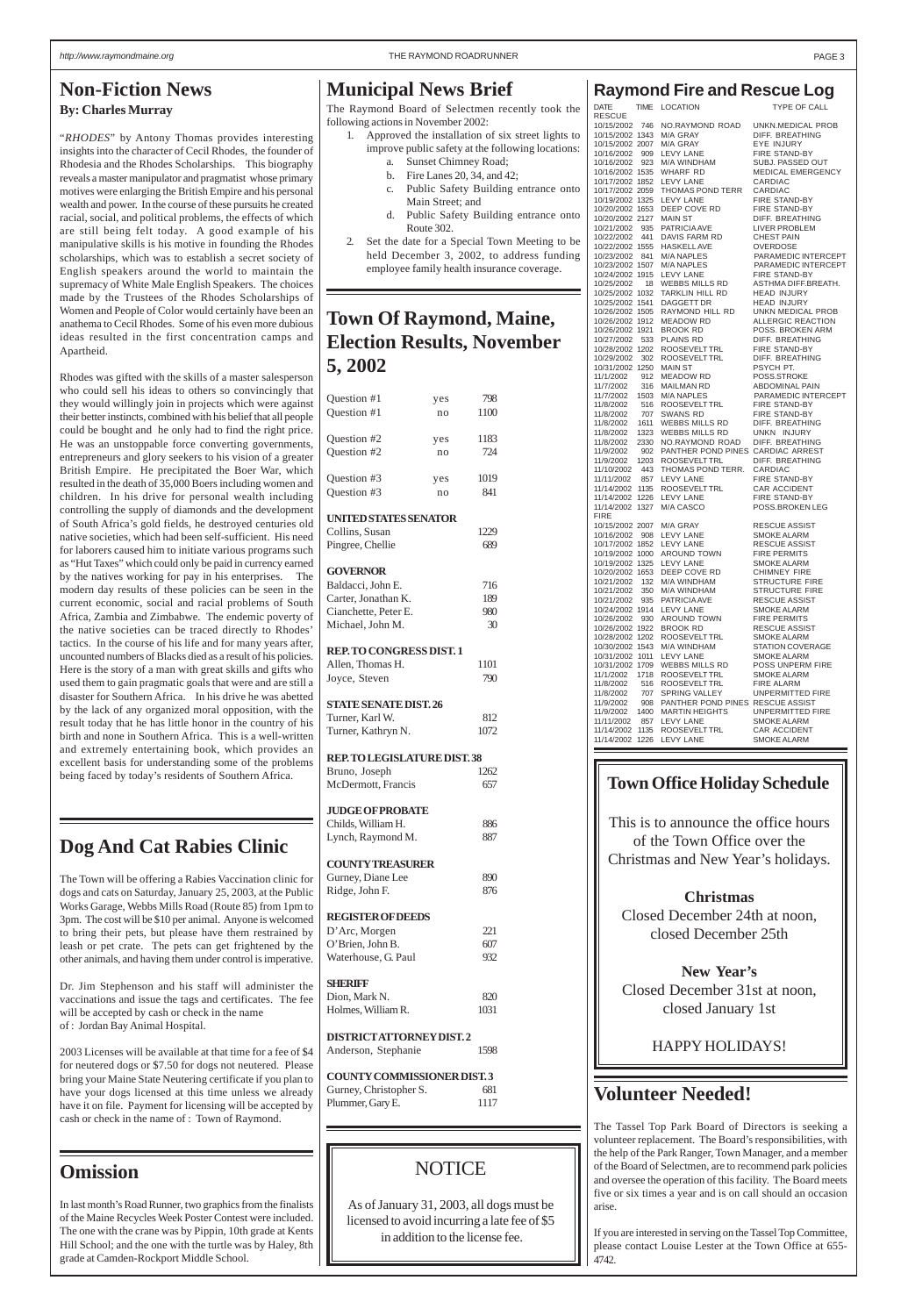### <span id="page-3-0"></span>**RES Active In Maine Recycles Week**

#### **By: The RES Recycling Committee**

The students and staff at RES have been active participants in Maine Recycles Week by completing the following events:

- A poster contest: Many classes created posters that depict recycling themes. These posters were sent to the state level and will be judged within the next two weeks. Winning posters from around the state will be combined to make a full-color 2003 calendar.
- Initiating a recycling program in the school: Classrooms are using the green recycle bins for all recyclable materials generated during the day. When the bin is full, it is placed in the hallway. RED students have generously volunteered to collect bins and sort the various materials into larger containers stored near the school cafeteria. Amazingly, the large containers are quickly filled with paperboard and plastic. Glass and metal materials are not quite as common in the school environment. Two large containers of paper alone are recycled weekly. RED students will even place the bins outside on the loading dock for collection. They have also created beautifully decorated and laminated labels for each staff member to affix to their green recycle bin.
- Teaching and or learning about recycling, reducing and reusing materials: Many staff members already teach whole units on recycling and the impact on our environment. They encourage young people to consider the power of their actions.

We think this is a great start to the implementation of a successful recycling program. Thank you to all students and staff, particularly the members of the RED program, for their generous commitment to recycling and their participation in Maine Recycles Week. We hope that your enthusiasm continues. We also encourage citizens of the town to recycle in your own homes. Your efforts really do make a world of difference.



*Bryan Peterson and Noah Estey sort cans collected at RES.*



*Jennifer, Molly, Bryan and Matthew are happy to help RES recycle.*



*Molly Miller, Jennifer Cobb and Matthew Cobb collect paper and boxes to recycle.*

### **November 2002 Lions Club Student Of The Month**

Pictured are Raymond Lions Club Student of the month for November, Skylar Duncanson, her proud parents Lisa and Rick Duncanson and Lions Club President Dale Gilman.

Skylar is 13 years old, and an eighth grade student at Jordan-Small Middle School. An honor roll student, she participates in several sports, and is a member of a traveling competition dance team. She plays the piano, and enjoys reading in her spare time.

Skylar has always wanted to be a professional dancer, but lately has taken an interest in architecture. Whatever Skylar chooses to do, we are sure she will be a success.

It is a pleasure and a privilege for the Raymond Lions Club to honor such a student. We wish her continued success in her studies.

The Raymond Lions Club welcomes any inquiries about their programs. Any questions can be referred to President

Dale Gilman at 655-4114, or Secretary Bob Jones at 655- 7163.



### **Habla español?**

The Spanish language has just surpassed English as the second most common language to be spoken in the world. Chinese is first, and English is now third.

Jordan-Small Middle School is providing a formidable advantage for Raymond's children.

The Spanish classes are taking a virtual trip to Mexico. They are starting to explore and research the cultures, customs, history and facts of Mexico using the power of the Internet. The students are remarkably more involved and motivated doing these types of fun projects. People comprehend a language better when they can relate to the culture.

Using cut paper, catalogs and magazines, the students are preparing a "suitcase" to be filled with all the personal items necessary for a five-day trip to Mexico. Packing includes labeling everything in Spanish, filling out the luggage tag, and making a passport. Nos vamos de viaje.

This is the first year we offered Spanish I to 8th grade. This program gives an incredible opportunity for the students to start with Spanish II in their freshman year of high school.



They have been working extraordinarily hard. As a reward, we are going to Boston for a field trip to enjoy the Boston Ballet presenting a Teatro Hispano -Americano. "Buen trabajo muchachos."

### **Raymond Rattlers: Coordinators For Raymond's Holiday Helpers**

The upcoming holidays bring in a new group of committed volunteers to work with Raymond residents in need of, and willing to share, the bounty of the season. This year the Holiday Helpers program for Christmas food and gift baskets will be run by the Raymond Rattlers Snowmobile Club.

If you are interested in "adopting" a Raymond family with food and/or gift baskets, please call Sandy at 655-4736, or they can be reached by mail c/o Raymond Rattlers, PO Box 994, Raymond, ME 04071.

If circumstances find your family in need, or if you know of a family or individual who deserves a better Holiday, please contact them at the above number as soon as possible.

The past coordinators are grateful for all of the support we've received in the past, and for the Raymond Rattlers' willingness to step forward to take over this wonderful program. We wish them luck and thank our residents in advance for their continued generosity.

### **2003 High School Senior Scholarships Available**

In January applications for the many high school senior scholarships will be available through the Guidance Office at Jordan-Small Middle School or your senior's high school guidance office. For more information, please call Lynn Davis, Jordan-Small School Guidance Officer, at 655-4743.

### **Holiday Book Fair**

Where: RES Library When: Dec 11th and 12th Wednesday 8:30 AM – 5:00 PM Thursday 8:30 AM – 8:00 PM

Books available for K-8 Special themes: **Holiday Winter** Caldecott and Newberry Award winners

> Great gift ideas Over 500 titles to choose from Open to the Community

Every book purchase receives a raffle ticket for a basket of award winning books!

> All Proceeds Will Benefit the Raymond School Libraries

*Spanish Teacher, Gianina Yamaguchi*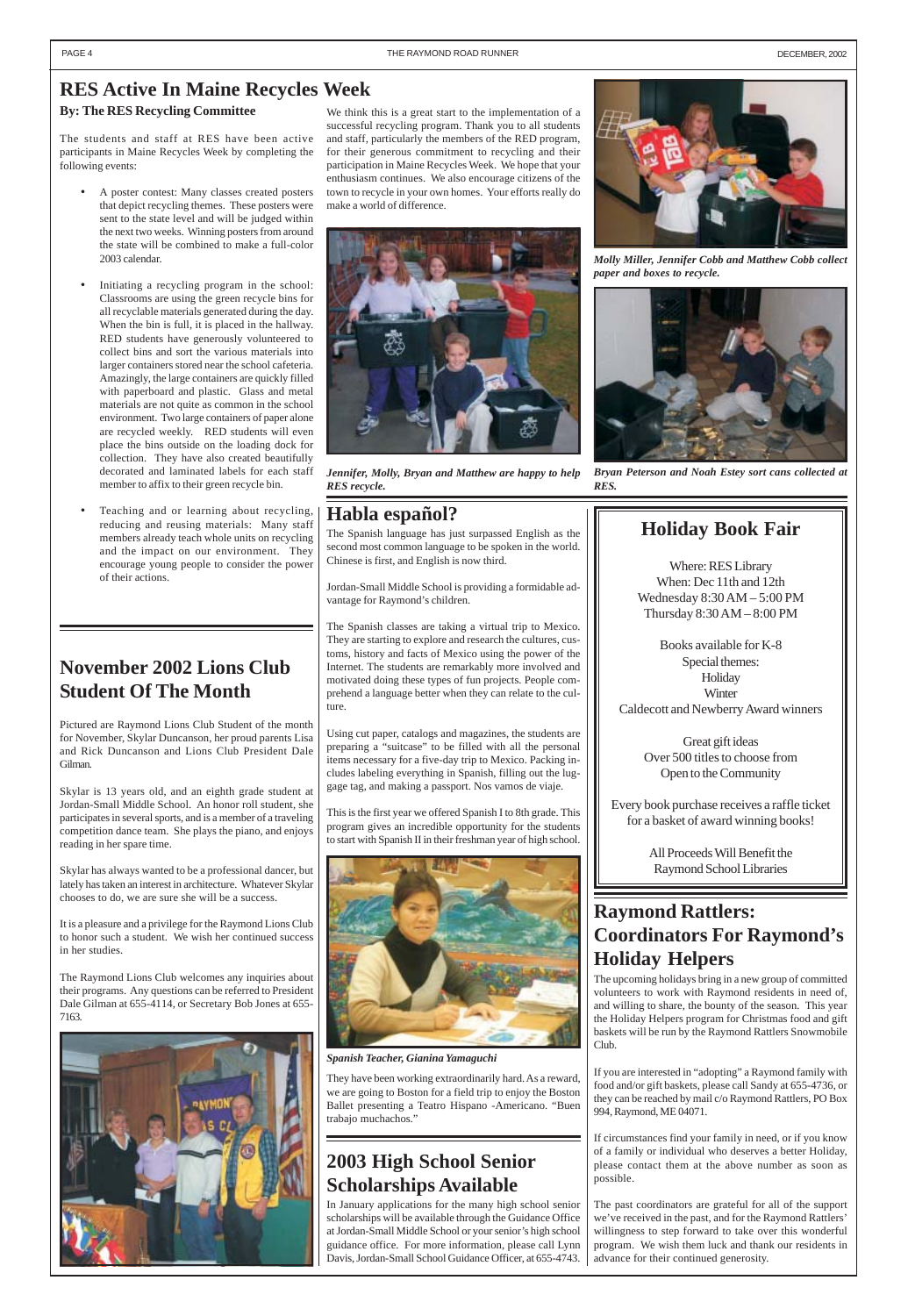#### **CHIP At RES**

Raymond Elementary School students participated in the CHIP (Child Identification Program) offered by the Freemasons of Maine. This is a free program created to address the growing national problem of child abduction. Working with Deputy Joe Schnupp (below) of the



Cumberland County Sheriff's Department, volunteers assisted in fingerprinting and videotaping children to create a personal record of identification designed to help identify a child. The videotape and fingerprint record was given to each parent or guardian for safekeeping. We want to thank the Freemasons of Maine, especially Wendell Graham of



Windham and Ernie Allen (above) of Raymond, for coordinating this program for our students.

## <span id="page-4-0"></span>**Jordan Small Middle School Has A Great Cross Country Season**

#### **By: John Dionne, Cross Country Running Coach**

For those of you not familiar with cross country running, it is a sport in which runners must complete a race through wooded trails, around fields, and sometimes a limited amount of pavement. Middle school courses are usually around 2 miles long' and high school courses average 3 miles. The scoring is based on the place of the top 7 runners on each team.

I cannot begin to put in words how hard the Jordan-Small Cross Country runners worked this season. They endured many tough practices with days of hot weather, cold weather, and rainy weather. We had some exciting races this year. Both boys and girls finished either first or second in each interconference meet that they were involved in this year. We were lucky enough to run in the Scarborough Invitationals and put 6 runners in the top 30. We also held our first conference home meet, and both boys and girls finished second to a strong Monmouth team.

Point leaders this year were Katie Eastman for the girls

*Front Row: Amanda Evans, Samantha Richards, Hannah Kelley, Ashley Blanchard, Kelli Emery, Nicole Lloy Middle Row: Grace Keilt-Freyre, Brittnay Cogswell, Jenn Curtis, Amy Cobb, Taylor Fey, Amber Doucette, Kainani Stevens, Sarah Crockett*

*Back Row: Coach Joni Merrill, Casey Crouse, Ashlee Daggett, Cassie Ashton, Emjay Willimas, Kayla Taylor, Becky Randall, Kameron Purinton, Alyse Bartholomew, (Absent) Julia Hartig*

#### **JSMS Girls Soccer**

A hearty congratulations is due to the Jordan-Small Middle School Girls Soccer team. The team earned second place in the Pine Tree Middle School League, as the girls went undefeated with a final record of 8 wins, 0 losses, and 5 ties. The defense held strong, only allowing a total of 8 goals from the opposing teams the entire season. Veteran goalie Ashley Blanchard did a great job helping Raymond's new keeper Hannah Kelley throughout the season. The defensive team was consistently strong when Ashlee Daggett was in the sweeper position. Her domineering ability to skillfully sweep the entire backfield was incredible to watch. Raymond's offense was led by the speed of

Emjay Williams. Her agility and quickness was matched by no one from any of the teams with which we competed. There was always excitement on the field whenever Amanda Evans played. She was able to spark the team and keep them moving. Amanda continually made shots on the opponent's goals; she was a real motivator. Every individual that was a part of this team played a role in this successful season. It was fun to watch the growth of the team as individuals took responsibility for their positions and as they focused on the fundamentals of the game. Best of luck to the 8th graders as they head off to new soccer adventures next year. There is no doubt that you can be successful as soccer players and individuals as well.



### **PTA College Scholarships Available**

The Raymond PTA is offering two \$1,000 college scholarships to Raymond high school students. Any Raymond resident who will be graduating from high school this spring and planning on attending college in the fall is encouraged to apply. Scholarships are awarded to individuals who have been actively involved in community and extracurricular activities and demonstrate academic achievement.

Applications can be obtained on the Raymond website or by calling the Raymond Elementary School at 655-8672. All applications must be submitted by March 1, 2003.



# **Title I**

#### **By: Margaret Mains**

The Title I teacher this year is Margaret Mains who will be assisted by Kim Cowperthwaite. They will be working with children who scored below the twentieth percentile on math and reading assessments. Students will be worked with during their regular reading and/or math period after the child has received instruction from his/her regular classroom teacher, often in the child's classroom. This instruction does not take the place of classroom teaching but is in addition to that instruction.

Title I monies are federal funds sent to the states for distribution to the schools.

If you have any questions concerning the Title I program, please call me at school.

team, and for the boys team it was a three way tie between Travis Stevenson, Travis Ward, and Grant Dodge. All runners from last year improved there times, most by more than a minute. This included the aforementioned names and also Ali Gordan, Bridget Byrne, Lyzz Stevenson, Ashley Waldron, Marie Libby, Kees VanHaasteren, and Chad Zawistowski. Runners new to the team this year also improved as the year went on. This included Caroline Blake, Kris Burgess, Jenna Eastman, Abigail McIvor, Megan Stevenson, Ben Algeo, Jeff Clark, Steven Lentine, Patrick Lockwood, Logan Martyn-Fisher, and John Shively.

The team would like to give special thanks to Mr. John Keller, who took time out of his busy schedule to be our volunteer assistant coach. His leadership and running experience was a great asset to the team. I would also like to wish the 8th graders good luck in the future, and I hope that running will always be an important part of their lives. I will miss them immensely! Thanks to all the teachers and parents that showed up to the races (both spectators and volunteers). I really appreciate the support, and it means so much to the kids! Thanks!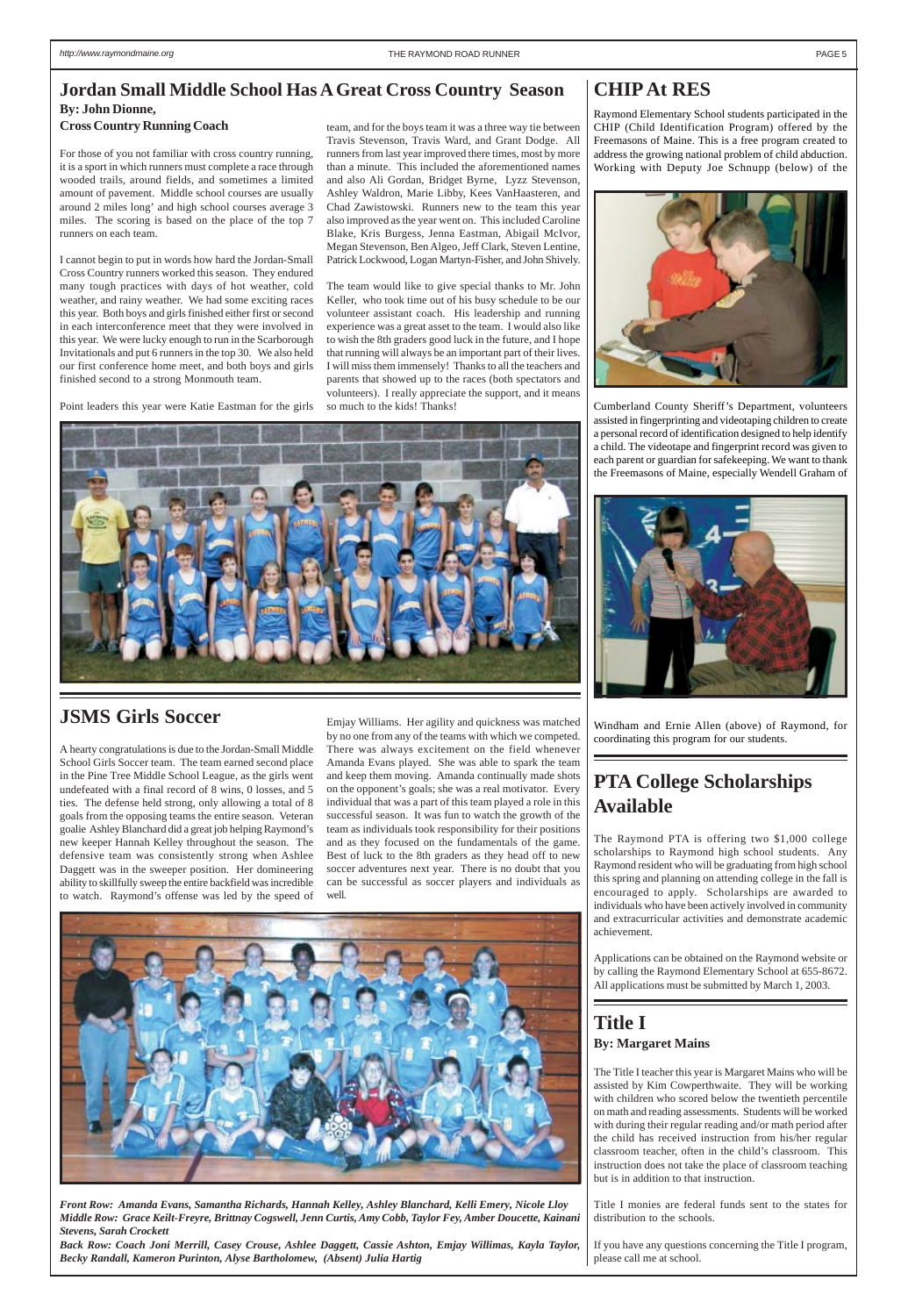### **Childfind**

#### **By: Dr. Mary E. Waters, Director of Student Services, 655-8666**

Each year we attempt to locate children in the community who may require special education services. If you have a question about your child's development in the areas of speech and language, gross and fine motor (using large and small muscles), hearing, vision, or learning, please call the school. If your child is three or older we will conduct a free screening at home. If your child is younger than three, we can provide some screening services in your home, and/or make arrangements for screening at the appropriate community agency. Our obligation also extends to Raymond students who attend private schools. If your child attends private school and you feel he or she may require special education services, please notify us.

If you know of a child (your neighbor, niece, nephew, or the child of a friend) who is a Raymond resident and may need this service, please encourage their parents to call the school.

All screening is done only with parental permission and participation. If a problem is found, an appropriate referral is made with parental permission. The results of the screening are confidential, and the rights of both parents and children are protected under Maine Special Education Law.

If you have any questions or wish to refer a child for screening, please call me at the school.

### **Local Entitlement**

This year, local entitlement funds are being used to pay for educational technicians in Special Education. These educational technicians are working with students to help reduce the pupil/teacher ratio in the Resource Room and to give students more individual attention in the classroom. Money from this year's grant has also been set aside for specific training and adaptive equipment.

Local entitlement money is that money set aside by the Federal Government to help fund special education. The money flows through the State to local districts where it is used at the district's discretion for special education programming.

### **Notes From The JSMS Music Program**

All the students at JSMS are enrolled in music classes either as a band musician or in general music class, which is based in the keyboard lab. The fifth grade year focuses on basic music literacy skills and working as a team to create music. Thirty of the current fifth graders are in the beginner band and making excellent progress. Our sixth grade general music class topics include music of native peoples from around the world. We will be starting on a new project to build a functional instrument and create rhythmic patterns to perform. Seventh grade music classes are learning about chord construction after reviewing note reading and keyboard skills. The eighth grade classes have learned to perform a song on the keyboards using both hands and are concluding an Internet-based project on music in times of war. All the band students in grades 6, 7 & 8 are preparing a variety of concert selections.

Students in all grades can also expand their music opportunities by joining chorus. Each chorus is rehearsing weekly for the upcoming concert, as well as acting as sing along leaders at the annual Raymond Village Library tree lighting at 6pm on Dec. 1, 2002. All the performers invite you to join us for our Holiday Concert to be held Dec. 17, 2002, at 7pm in the JSMS gym.

For the first time in recent memory, the Raymond School Department has a student teacher from USM working with us. Sharon Marshall completed eight weeks in Mrs. Gordan's classroom at RES and will be at JSMS until the holiday vacation. This year the JSMS band and chorus members in grades 7 & 8 had the opportunity to audition for the Maine Music Educators District Two music festivals. My congratulations to the students who put in many extra hours to prepare and participate in this very competitive program.

#### **Greetings From Title I By: Mrs. Mains, Title I Coordinator**

We are fortunate this year to have hired a new Title I Ed Tech. Her name is Kim Cowperthwaite and she comes to our program with a strong background in language/literacy education. She has been planning creative and engaging activities for the Title I students. They have been discussing interesting books, learning how to construct

meaningful sentences, and learning how to complete homework assignments more efficiently.

Once again I am devoting a great deal of my time to the kindergarten literacy program. I have met all of the kindergarten students and taught them some rhyming skills and letter sounds. For several weeks I have been assessing their language skills to assist the teachers in writing their quarterly reports. The students have greeted me with enthusiasm, and I have enjoyed working with all of them.

Mr. Seymour, the new kindergarten teacher, agreed to participate in a pre-writing project involving the parents of all his students. Many of the children in Raymond may recall my friendly stuffed bear, Raspberry ( who by the way is somewhere around 12 years old now !). He has gone home with many students over the years, and they have drawn pictures and written in his special journals about their adventures together. Last year I even had a student who took Raspberry home and discovered that

#### <span id="page-5-0"></span>**RES Principal's Report By: Norma Richard, Principal**

- Every box top you send in to school is worth  $10¢$ in cash.
- Every soup label or UPC you send in is worth one point towards school supplies.

I want to take this opportunity to thank all students and families who participated in the Innisbrook fund raiser. Your efforts were very, very successful with over \$7,500 earned to support PTA scholarships and student activities at the Raymond Elementary School. The Raymond community is very supportive of education and of programming for its children, and this fund-raiser is another indication of our community's outstanding support and commitment.

Winter has made an early appearance this year and, at the Raymond Elementary School, it means dealing with parkas, boots, hats, mittens, and snowsuits. We would like to remind all parents to label, if possible, all items of winter clothing. Students should dress appropriately for the winter weather, and we want to make sure that all items are returned to their rightful owners. Our Lost and Found, located in the main office, grows by leaps and bounds during the winter months, so please check with Wendy if your child has lost any items of clothing.

We do have recess each day during the winter months, unless the weather is so severe that all children remain inside. There are some children with respiratory or other medical alerts who cannot tolerate cold temperatures and need to stay out of the cold weather. With a doctor's note, we are happy to provide an alternative inside recess for

> his teenage brother had also taken him home when he was younger. This has been a great tool for getting children excited about writing.....often children who are reluctant to write or draw pictures at school will include their personal drawings and attempted writing in Raspberry's journals. He will be traveling to more homes as the year goes on, and so far I am extremely impressed with the care that he gets and the responsible behavior of the students when they have Raspberry in their care. They have even included wonderful photos of their fun activities with him.

I am going to attempt to write a children's book series about him to have published some day.

Aside from my activities with the kindergarten children, I have also been tutoring some students from Grade 1-4. We have been reading interesting books and using reading rods (manipulative letter blocks) and math manipulatives and writing activities to help these students meet the academic standards of their grade level. The students have been respectful and cooperative and a joy to be around. It is my hope that they are working toward more success in the classroom. Students often ask us how long they will be in Title I, and I constantly assure them that it depends on how hard they work and how much responsibility they take for learning what we teach them. Our goal is to direct them toward independence and help them reach a point where they can be successfully exited from the program. Encouraging each "little" success they have with any subject at home will help them to reach this goal. Thanks for the community support...happy holidays!

these children. All other children will go outside, so please make sure your child is warmly dressed, brings outside boots, and is prepared for recess.

Nurse Sharon and I would also like to remind parents that children who are sick should remain at home until they are well enough to tackle the demands of the school day without exposing other children to colds or the flu. This also means that children need to be fever free for 24 hours before returning to school.

The school cancellation procedures were published in the school calendar/handbook and are also available on the Raymond website. To review, in the event of no school due to weather or other emergency conditions, the cancellation announcements will be broadcast on the local television stations (channels 6, 8 and 13) and radio stations (WPOR, WMGX, & WGAN) as soon as possible. School delays are coordinated with the receiving school systems, Westbrook, Windham, Poland and Gray, so weather in these districts may affect busing for our elementary students. Safety is always the first consideration in canceling or delaying the start of school. Alternative plans in the event of an early dismissal (either weather or emergency related) were included on your child's emergency sheet this year. Please alert the office if there has been any change in these plans. We are unable to contact parents directly in the event of an early school closing, so it is very important that you have made alternate arrangements for your child in advance.

### **Please Don't Throw Money Away!**

Please support the Box Tops for Education and Labels for Education programs!

- Do you buy Campbell's soups? Save the labels.
- Do you buy Progresso soups? Cut out the box top logo.
- Do you buy General Mills (&) cereals? Cut out the box top logo.
- Do you buy Pepperidge Farm goldfish or cookies? Save the UPC codes.
- Do you buy Prego spaghetti sauce? Save the lids or labels (check the product)
- Do you buy Swanson chicken broth? Save the label.
- Do you buy Betty Crocker baking mixes and icing? Save the box top logo.

All these products and more have labels and box tops that help us pay for needed programs and school supplies. Please won't you help? Drop-off containers and product

lists are available at the Town Hall, the Raymond Elementary School and Jordan-Small middle school. More information on these programs is available at www.labelsforeducation.com and www.boxtops4education.com.

It adds up. We have received checks totaling over \$1,300 from the General Mills box top program and we have been able to buy much needed sports and audio visual equipment with the labels program. THESE LABELS AND BOX TOPS DO MAKE A DIFFERENCE! Thank you for your support. If you have any questions about these programs, e-mail us at PTA@raymondmaine.org or call Leigh at 655-2135.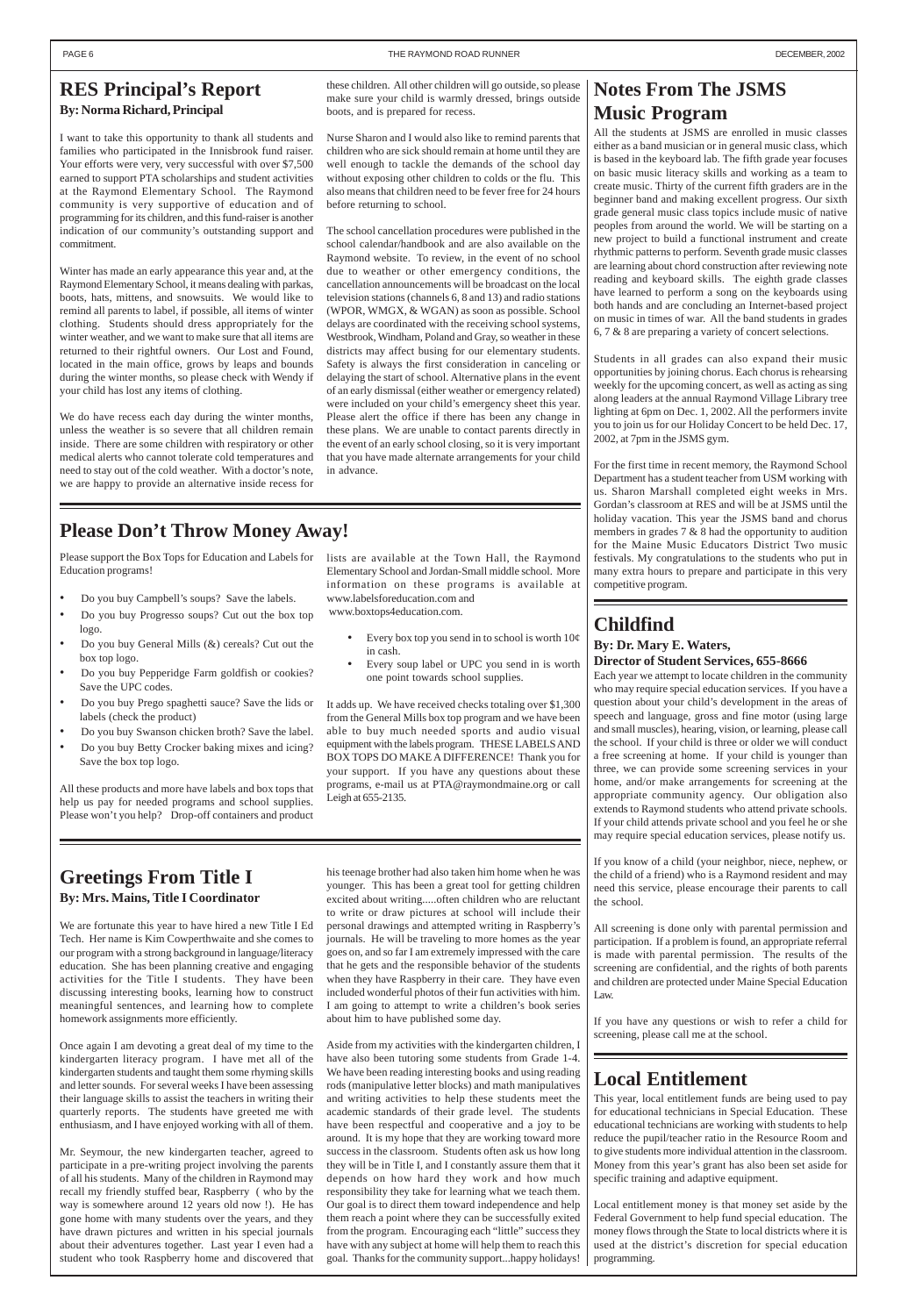### **Raymond Rec. Fruit Sale**

Reminder: Fruit will be available for pickup on Saturday, Dec. 7, from 9am til noon at 5 Damon Road, off Rt. 85. Look for "Fruit Sale" signs. It's the same spot as last year.

We ordered extra, so it's not too late to buy fruit for Christmas and to support our programs!

Call Pat at 655-4657 to order.

### **New Season Of Public Skating Begins At Hebron Academy**

There will be skating available to the general public every Sunday from 2:30pm - 4:30pm until March 3rd. The cost for skating is \$2 for adults and \$1 for children (13 years of age and younger). Skate sharpening is offered for \$4.

#### **Raymond Rattlers Snowmobile Club**

### **New Director Of Advancement And External**

### **Relations At Hebron Academy**

Robert Maclaren Caldwell will officially begin his duties as the new Director of Advancement and External Relations at Hebron Academy beginning in December of this year. He comes to Hebron with over 15 years of experience

Rebecca Barter, whose family currently resides in Raymond, has been interested in math and science since her beginning years. Her interest, mainly in chemistry and space, has prompted her to great levels. Her interest has concentrated for a potential career of aeronautical engineering or piloting. When asked what colleges she is interested in, she replied, "MIT, of course; Harvard, potentially because of family links to the founders; RIT; and most importantly, United States Military Academy. I want to be one of those lucky West Point graduates and fly a B-2 Stealth or an F-117 and feel the adrenaline rush. My main goal is to pilot a space shuttle on a future mission, potentially to Mars, but wherever it takes me. I want to show that anyone—no matter what their sex, religion, where they grew up—through hard work and dedication can be whatever they want to be. I want to show the world who I am."

> working and consulting for non-profit institutions. He is most recently from Dartmouth College in New Hampshire, where he was the Executive Director of the \$25 million Dartmouth College Fund. Mr. Caldwell is a graduate of St. Lawrence University in New York and St. Andrew's College in Ontario, Canada.



#### <span id="page-6-0"></span>**JSMS Cross Country Ski Program Needs Equipment**

#### **Former Raymond Student Accepted Into The Prestigious Maine School Of Science And Mathematics**

Rebecca Barter, a former student of Raymond Elementary and Gray-New Gloucester Middle and High Schools, was recently accepted into a prestigious high school in the northern town of Limestone, Maine. This magnet school, also known as the Maine School of Science and Mathematics or MSSM, is a residential school chartered as a public school for talented sophomore, junior, and senior high school students. The Maine State Legislature created MSSM in 1995 as Maine's first charter school. The basis of the Maine School of Science and Mathematics is for the students with the desire to learn to be provided with the resources, the right group of teachers, and the perfect environment.

Her hard work and persistence to get the most education out of the schooling she has had has fought its own battle into getting accepted into the school. Currently, Rebecca is on academic overload (taking the maximum number of classes plus one more upon approval from the Dean), and she is taking six college level classes including Honors Chemistry, CP World History II, Composition and Research II, Advanced Mathematics II, Advanced French, Yoga, Geometry, Art, and Math Competitions. Despite the heavy academic load (homework averages about nine hours per night, plus studying extra for tests), she has maintained straight A's and currently has the highest averages throughout the whole school in all levels of Chemistry, Mathematics, and French.

"The workload it very heavy for me. It is to be expected, of course. The most time consuming is History—I have taken notes on 300 pages of text so far. But it is not that bad. I take on all of these classes because I love to learn, and that is why I come here; so, I get as involved as possible."

"The teachers at MSSM", relates Rebecca, "are outstanding. Their effort in trying to reach out to the students is phenomenal. They attempt, in all aspects, to be available to students for help. This is including helping the students until about 10pm at the dormitory with homework; having dinner parties at their houses while discussing the latest events in the physics world or the nightly assignment of Shakespeare; or going to great lengths to make sure someone does not fall behind in class." The majority of the teachers' houses are located on the school campus to make sure "the teachers don't get stuck on the way to school driving through snow drifts." Most importantly, however, the teachers have a desire to teach and the students are always willing to learn, creating the best educational environment possible for this college level high school.

As for the right environment, Rebecca quotes, "You can't get a much quieter environment to learn in than up here in Limestone. The potatoes don't talk that much." MSSM, situated on the former grounds of a US military base, is about 45 minutes north of Presque Isle. "The dormitory life at high school really helps us learn self-discipline, how to make it in college, and how to live and cooperate with others. We are given so many privileges here, and responsibilities come right with it. The system here between them is balanced, and the atmosphere and the learning environment all prepare us for college and the real world. The dorm life here is the most beneficial. You couldn't get an education this powerful and have it down in Portland; it is just not possible. There are too many distractions. Up here, there is nothing to do. You have no choice but to study and be immersed in educational experiences."

"The students here," Rebecca says, "are all so wicked different. Well, that's the impression when people dressed up for Halloween as TI-89 calculators. The entire student body consists of about 150 people. But when you take all of us geeks from different parts of the States and from different countries, you get this kind of geek vibe going on. Competition between us makes us learn more and make ourselves better learner. For example, we compete on who can do a chemistry lab with less than one percent error or who can get the most perfect scores in a row at the Maine Association of Math Leagues math meets. I am proud to say," says Rebecca, "that we are currently beating Cheverus! (MSSM's greatest math team rival.)"

At MSSM, all varieties of resources are available to the students in order to create the best learning experience. For example, just recently MSSM hosted the acclaimed author Tess Gerritsen, a medical thriller author from Maine, to come talk to us about her experiences in the career world and her own writing career. In addition, being able to learn from several of the best professors selected from various universities around the nation is beneficial. Furthermore, the opportunity to take independent studies further expands the learning possibilities. Also, quotes Rebecca, "We get all the cool lab equipment that the government doesn't want anymore!" When questioned for an example, she replied, "This high tech overhead projector that instead is hooked up to a video camera system that projects onto the wall. It even autofocuses! It's crazy!"

When asked what her favorite part of the schooling experience is, she says, "Well, in chemistry we fill Pringles cans full of an explosive gas, light it, and blow them up; we torched a pickle and watched it spark; we torched a gummy bear in the 'Gummy Bear Sacrifice' and watched it glow and "scream" as it shot about the test tube, glowing red and smoking, emitting banshee like wails; and most importantly, the best lab was when we filled eggs with explosive gases and lit them to see them blow up and expel their innards all over the ground. But seriously, the best thing is that we are given so many opportunities here! There is no shortage of things to learn. Don't be scared off by tales of taking notes on 50 pages of history per week; sometimes it's 70 pages!" Rebecca concludes jokingly.

"MSSM is definitely a school all people should consider looking into. It has so many benefits that SO outweigh the 0 degree temperature mark set on October 31st this year. Besides having to snowshoe our way across the parking lot to get to class, it's all good! And we have out own milk machine. Isn't that enough just to make you want to come up here and drink your heart out of chocolate milk? The only bad thing," she hates to admit," is when the residential directors have to take away our big screen for a week —yes, I said a big screen—because our football party was too messy."

The Maine School of Science and Mathematics is currently accepting applications for the next school year. The website is www.mssm.org.

Jordan-Small Middle School is in the process of trying to get a cross country ski program up and running in connection with the physical education program. In an effort to get this program moving, the Physical Education Department is in need of donated cross country skiis, boots and poles and/or snowshoes. If you might have any of this equipment collecting dust, please feel free to drop it by the school. We are currently in negotiations with several vendors for the purchase of ski equipment at discounted prices. If you would like to make a financial

donation towards this program, your money would go directly towards the purchase of ski equipment or snowshoes Thank you to the folks who responded to our note in last month's Road Runner. We are hoping to run the cross country ski program for 5th and 6th graders who are not able to be a part of the downhill ski program which takes place on Wednesday afternoons. If you have any questions, please feel free to e-mail Joni Merrill at joni.m@raymondmaine.org.

Calling all snowmobilers! The snow will be here before we know it. Come join us for our next meeting on December 4th. The meeting starts at 7pm preceded by a potluck supper at 6pm. We have a lot to talk about to get ready for the big winter.

Remember to get your Super Raffle Tickets in. The drawing will be held at the MSA December 17th meeting. What better way to win a free snowmobile as well as help out the

club? If you would like to get a ticket, please contact the club president Jeff Weeks at 655-4400 or stop by Weeks Insurance and Financial Services.

Please check us out on the Town of Raymond website under the Recreation link.

Think snow, snow, snow! See you at the next meeting.